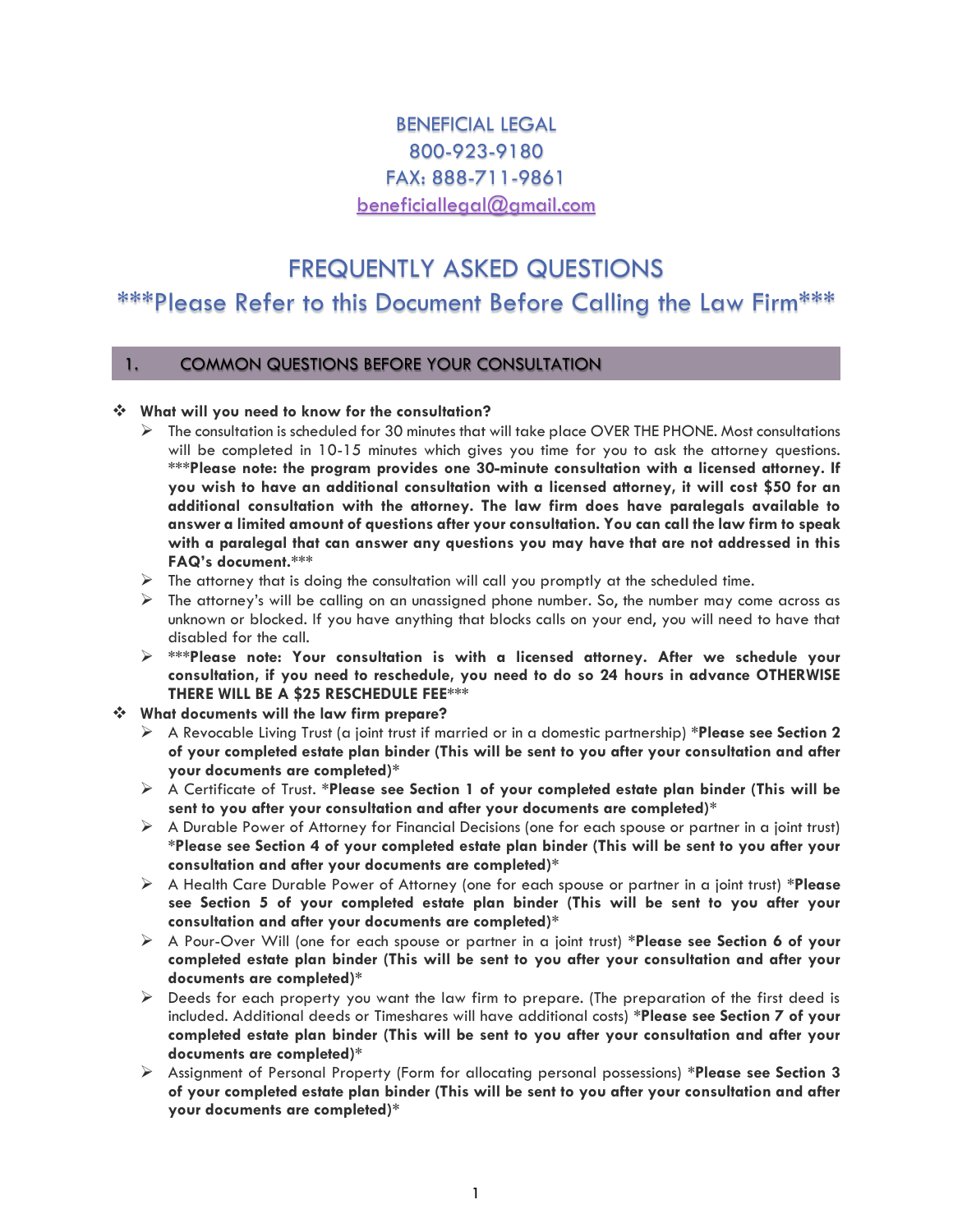#### ❖ **What will you need to have for the consultation?**

- ➢ The National Association for Family Services (NAFS) has provided you with a form entitled "HOMEWORK". This is for you to complete and have with you during the consultation. PLEASE DO NOT SEND THIS TO OUR OFFICE, IT IS FOR YOUR USE ONLY. Also, please do not send us any unsolicited documents. We do request you send us a copy of your grant deed for each property, but please do not send us anything else unless asked to. There usually is a \$75 fee per document to review, to which most times is not necessary. Please also do not send us any originals unless asked to. We cannot be responsible for their return.
- ➢ You will need to provide the legal names for yourself and spouse or partner. **\*\*\*Please note: Your name needs to MATCH A PRIMARY FORM OF IDENTIFICATION (DRIVER'S LICENSE OR PASSPORT). Failure to provide proper legal versions of your names may result in potential reprinting fees. The notary will not notarize the documents if your names do not match a form of identification.\*\*\***
- ❖ **Will you have to list all of your children?**
	- ➢ You will need to provide the names of your children both living and deceased. **\*\*\*Please note: if this is a blended family, you will need to indicate which spouse or partner the children belong to.**
	- $\triangleright$  Excluding the existence of a child can open the door for probate. So, you need to acknowledge the existence of all children for both Trustors. **\*\*\*Please note: If you plan on disinheriting someone, you have to specifically provide that information to the attorney.\*\*\***
- ❖ **What if you have a trust already?** 
	- ➢ This is not a problem. We will prepare what called a "Restatement". A "Restatement" uses the original name of the prior trust **\*\*\*Please note: The name of the trust must stay the same as the original. This allows assets already in the trust to remain in the trust.\*\*\***
	- $\triangleright$  A "Restatement" does not carry over the legal content of the prior trust. The trust is a new trust with current legal language. It is restating the prior trust in name only to maintain the current funding of assets.
- ❖ **What are the roles of the people named during the consultation?**
	- ➢ Successor Trustees and Beneficiaries are defined in section 3 of the FAQ's
	- ➢ Durable Power of Attorney for Financial Decisions are defined in section 5 of the FAQ's
	- $\triangleright$  Healthcare Power of Attorney is defined in section 6 of the FAQ's
- ❖ **What assets should you include in the trust?**
	- ➢ \*Please see Section 10 of the FAQ's for details\*

# 2. COMMON QUESTIONS AFTER YOUR CONSULTATION

#### ❖ **What happens next after the phone consultation with the attorney?**

- $\triangleright$  The attorney is going to prepare your documents based on the information gathered during the phone consultation.
- ➢ Once the documents are ready, you will receive a summary document titled "ESTATE PLAN SUMMARY". It will be emailed to you or mailed to you if you do not have an email account.
- $\triangleright$  Once the "ESTATE PLAN SUMMARY" is sent, you will receive a follow up phone call to confirm that you have received the document.

#### ❖ **What is the "ESTATE PLAN SUMMARY" for and why is it only one or two pages?**

- $\triangleright$  The "ESTATE PLAN SUMMARY" is one of the most important pieces of correspondences that require your review. If seven days has passed, and you have not received the document, please contact the law firm right away to get one re-sent to you. Please allow ten days if you are receiving the document via standard U.S. Mail.
- $\triangleright$  The document is a concise summary of the information that you provided to the attorney without having to sift through legal language. **\*\*\*Please note: This is your chance to address changes or corrections. Any changes or corrections need to be addressed at this point to avoid additional charges.\*\*\***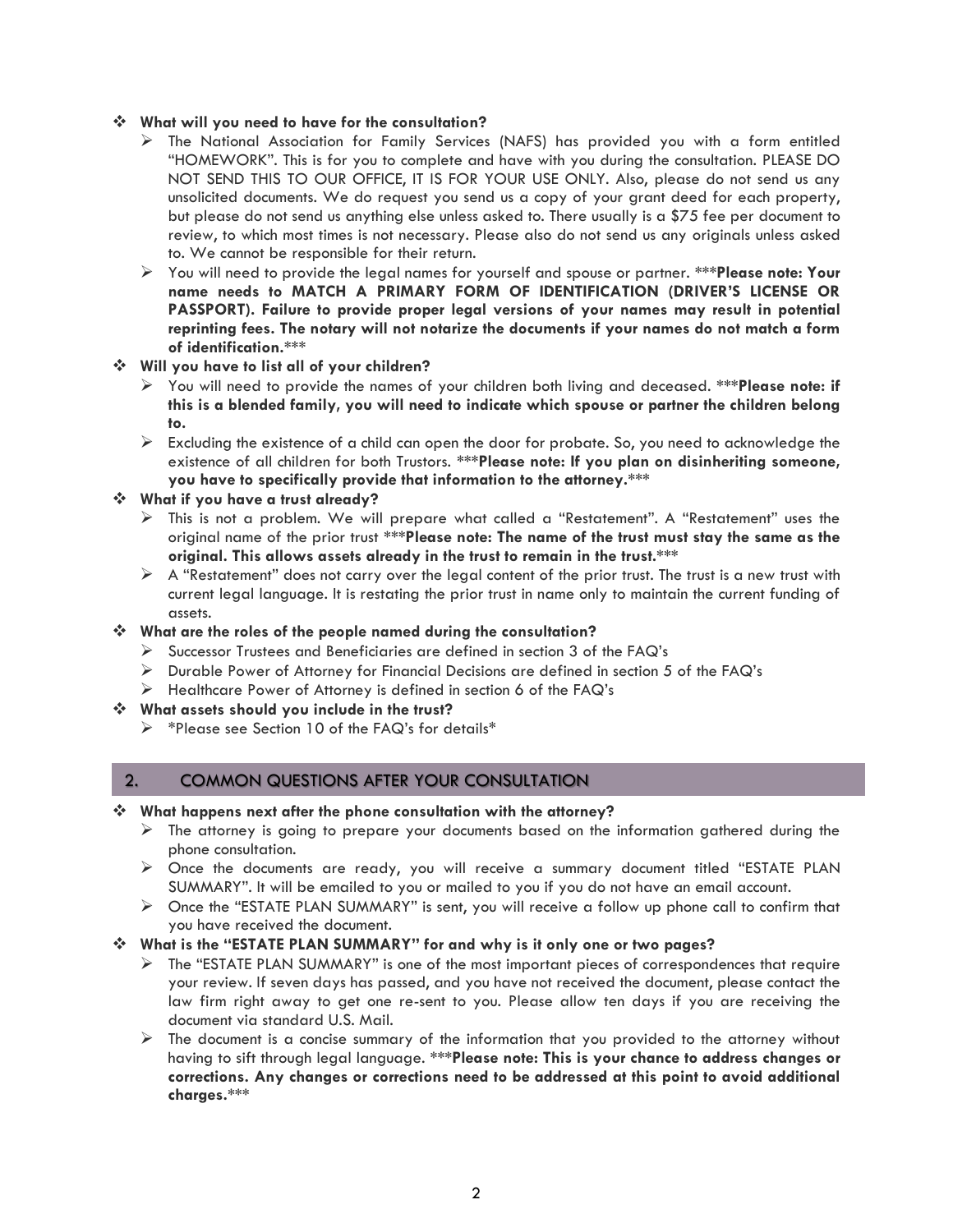#### ❖ **How long do you have to respond to the "ESTATE PLAN SUMMARY"?**

- ➢ **IF EMAILED,** you have **SEVEN CALENDAR DAYS** to respond with changes or corrections or the content of the "ESTATE PLAN SUMMARY" is assumed to be confirmed as correct. It will be printed and shipped after the passing of the seventh day.
- ➢ **IF MAILED,** you have **TEN BUSINESS DAYS** to respond with changes or corrections or the content of the "ESTATE PLAN SUMMARY" is assumed to be confirmed as correct. It will be printed and shipped after the passing of the tenth business day.

#### ❖ **How do you communicate changes or corrections to the "ESTATE PLAN SUMMARY"?**

- $\triangleright$  All changes or corrections must be in the form of writing. You can send them as a response to the email sent to you. You can send them via fax, or by standard U.S. Mail. **\*\*\*Please note: We cannot take change or corrections over the phone.\*\*\***
- ➢ Once you have submitted your changes or corrections, depending on the volume of changes or corrections, we will send you an updated "ESTATE PLAN SUMMARY" document. In cases where there are minimal changes or corrections, the changes or corrections will be done, and the estate plan will be printed and shipped.

#### ❖ **What do you do once you receive your estate plan binder?**

➢ You can review the documents prior to scheduling the notary appointment. **\*\*\*IT IS VERY IMPORTANT THAT YOU DO NOT FILL ANYTHING OUT OR SIGN ANYTHING IN THE ESTATE PLAN BINDER UNTIL THE NOTARY IS PRESENT.\*\*\*** 

#### ❖ **How do you schedule the notary appointment?**

➢ \*Please see section 11 of the FAQ's for details.\*

# 3. REVOCABLE LIVING TRUST

#### ❖ **What is the Revocable Living Trust?**

 $\triangleright$  The Revocable Living Trust is an estate planning document that allows the assets in the trust to be distributed to your beneficiaries without having to utilize the formal proceedings involved with probate. The trust documents will be the documents in tab 2 of your estate plan binder. It will identify who is distributing the trust assets and who is getting distributions along with the amounts that you have indicated in your consultation with the attorney. **\*Please see section 2 of your completed estate plan binder (This will be sent to you after your consultation and after your documents are completed)\***

#### ❖ **What or who is the Successor Trustee(s)?**

- ➢ The Successor Trustee(s) are very important for your trust to get executed properly upon your passing. They are the designated agents that will distribute the assets owned by the trust. They will take care of transferring your property to the correct beneficiaries and in the correct amounts based on your distribution schedule. This is an administrative role. You will want to name someone that you have a great deal of trust with. You are able to name two Successor Trustees in succession of one another. You can name three Successor Co-Trustees in each of the two spots, but only two groups of names will be allowed. They are named on in Article III Paragraph 3 in section 2 of your estate plan binder.
- ➢ **\*\*\*Please note: If you want to add additional backup Successor Trustees, there will be a \$25 charge to do so.\*\*\***
- ➢ **\*\*\*Please note: your Executor for the Will is always the same as your Successor Trustee. They share the same responsibilities.\*\*\* \*Please see section 2 of your completed estate plan binder (This will be sent to you after your consultation and after your documents are completed)\***
- ❖ **What or who are the beneficiaries then?**
	- $\triangleright$  The beneficiaries are the people or entities that you are giving the trust assets to. They will be receiving the specified amounts detailed in your distribution schedule. They are named in Article IX Paragraph 22(A). This is also where you will find your distribution schedule.
- ❖ **What if the beneficiary is a minor at the time of distribution?**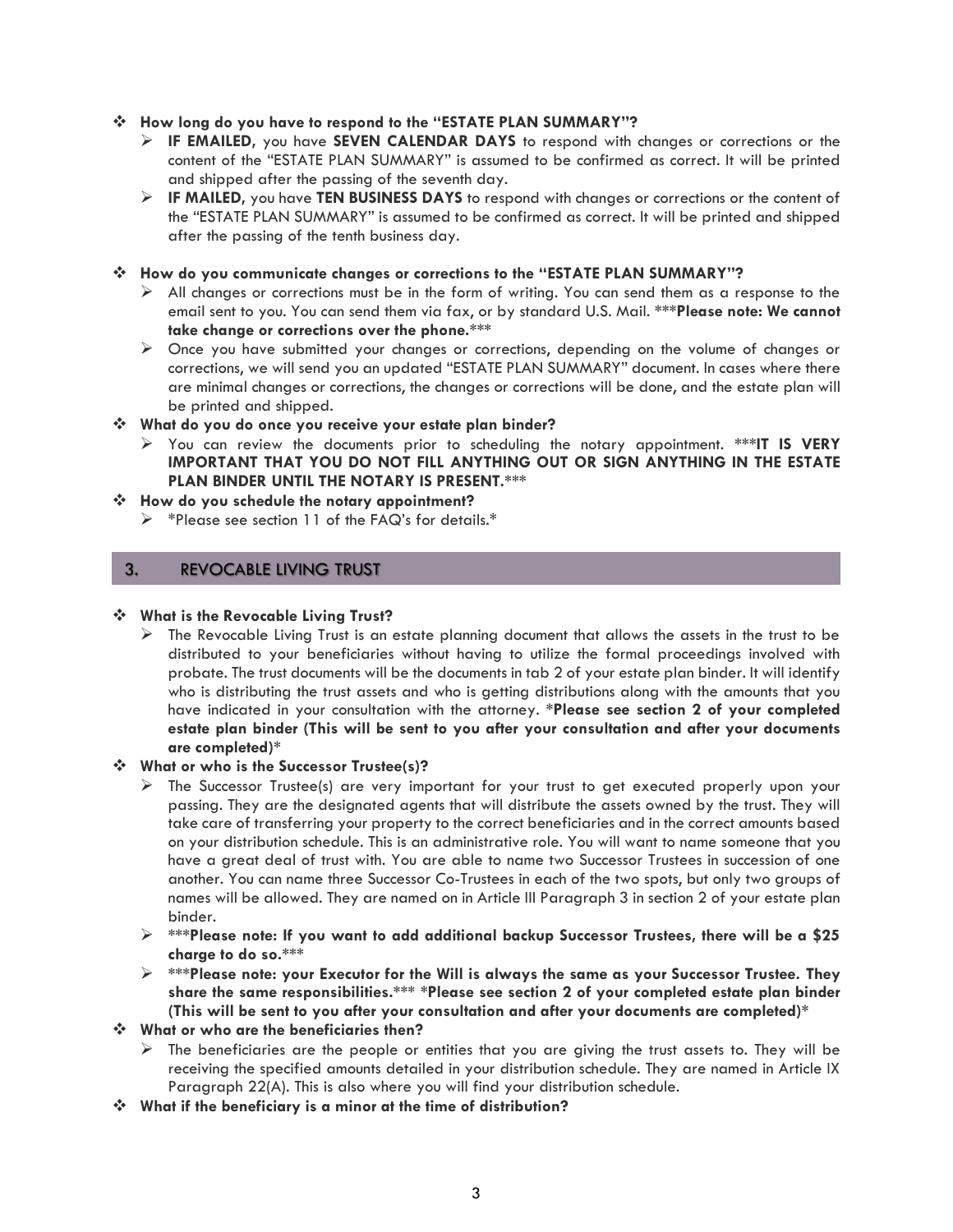- $\triangleright$  Beneficiaries are considered to be minor children when they are under 21 years of age by default for the purposes of distribution. They cannot take full distribution until they reach 21 years of age. Their share will be held in the trust and managed by the Successor Trustee until they reach the age of distribution.
- ➢ The trust that we prepared provides a Sprinkling Trust feature that allows the Successor Trustee to allocate funds to the minor child for educational expenses and necessary living expenses before they reach 21 years of age.

# ❖ **What if you want to disinherit someone from the trust?**

- $\triangleright$  It is important that you specifically indicate that you are disinheriting a specific individual.
- $\triangleright$  This will appear in the distribution schedule acknowledging that you have not provided for that specific person.

## ❖ **What is the distribution schedule?**

- $\triangleright$  The distribution schedule is how you want the trust assets to be divided. You will indicate specific gift amounts for your beneficiaries in whole dollar amounts first, then you will allocate the remainder in percentages. **\*\*\*Please note: you must name at least one person to receive the remainder and if there are multiple beneficiaries the percentages must equal 100%. Leaving trust assets unaccounted for can open the door for probate\*\*\***
- $\triangleright$  The distribution schedule should address allocations of the assets owned by the trust. You can allocate personal possessions here, but it is not a requirement for the distribution schedule. There is a document in tab 7 of your estate plan binder titled "Directive to the Successor Trustee" that is utilized to indicate your wishes for your personal possessions. **\*Please see section 7 of your completed estate plan binder (This will be sent to you after your consultation and after your documents are completed)\***
- $\triangleright$  The distribution schedule appears in Article IX Paragraph 22(A). You will find it in middle of section 2 of your completed estate plan binder (This will be sent to you after your consultation and after your documents are completed).

#### ❖ **What does "per stirpes" and "per capita" mean?**

- ➢ **PER STIRPES** means that if a beneficiary predeceases you or both of you, then their share will be allocated to their children (blood related or legally adopted only). If there are no living children, then the share will be distributed equally to the surviving beneficiaries. It becomes per capita at that point.
- ➢ **PER CAPITA** means that if a beneficiary predeceases you or both of you, then their share will be divided equally amongst the surviving beneficiaries
- $\triangleright$  You can have specific direction for the predeceased beneficiary, but you must convey that to the attorney during the phone consultation, or in response to the "ESTATE PLAN SUMMARY". So, if you want a predeceased beneficiary's share to go to a specific alternate, we will need that information from you before we ship your estate plan.

# 4. CERTIFICATE OF TRUST

## ❖ **What is the Certificate of Trust?**

- $\triangleright$  The Certificate of Trust is the document in tab 1 in your estate plan binder. This is the document that the notary will stamp with their official notary stamp. **\*Please see section 1 of your completed estate plan binder (This will be sent to you after your consultation and after your documents are completed)\***
- ➢ You may want to have your bank accounts titled in the name of the trust to establish ownership of the account by the trust. You will take the **notarized** Certificate of Trust to your bank or credit union to have them take care of putting the accounts in the name of the trust.

# 5. DURABLE POWER OF ATTORNEY FOR FINANCIAL DECISIONS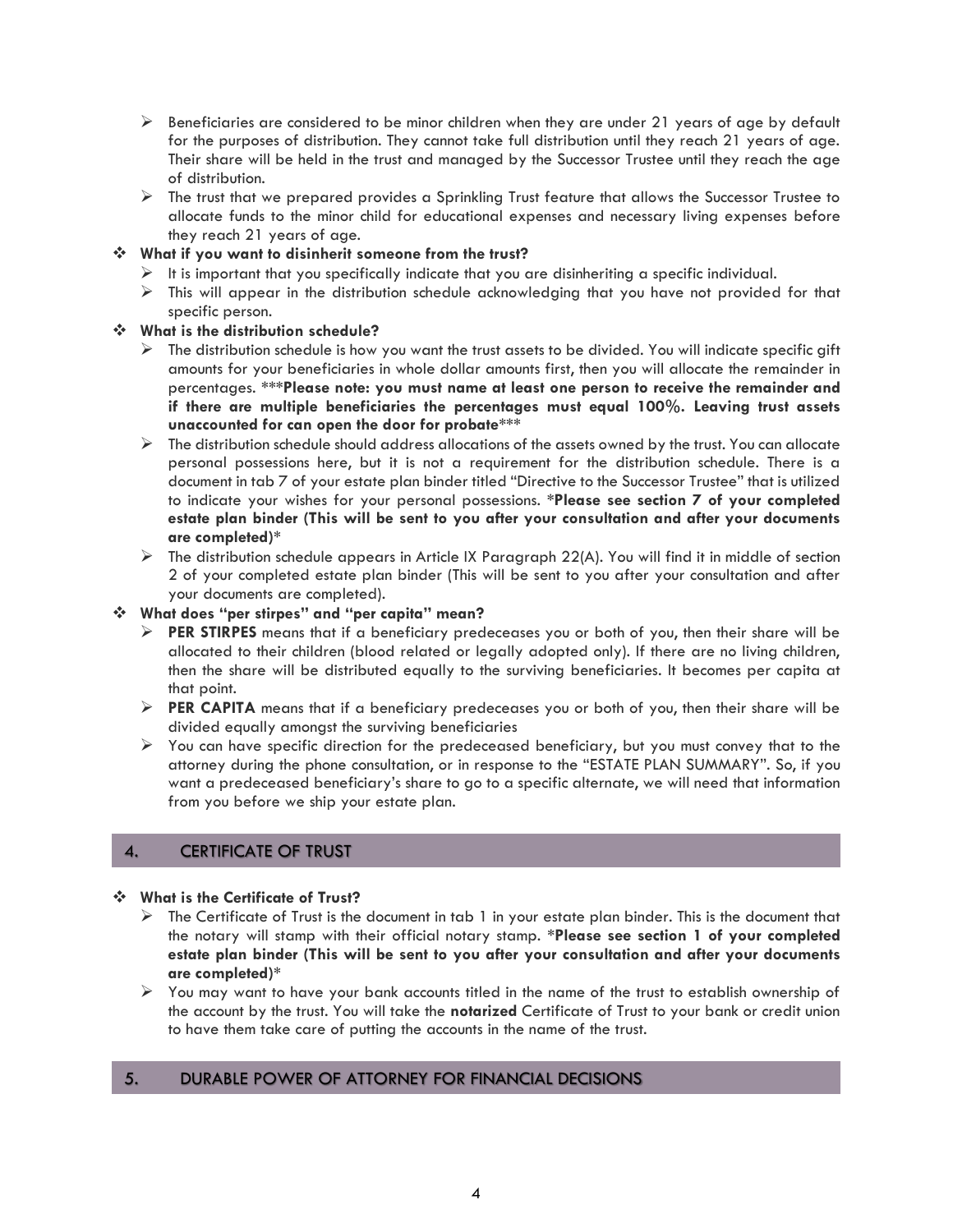#### ❖ **What is the Durable Power of Attorney for Financial Decisions?**

➢ The Durable Power of Attorney (DPOA) for Financial Decisions is a legal document that assign a trusted individual or individuals to make financial decisions for you in the event that you became mentally or physically incapacitated. This document will be in tab 4 of your estate plan binder. **\*Please see section 4 of your completed estate plan binder (This will be sent to you after your consultation and after your documents are completed)\***

#### ❖ **What about your spouse or partner?**

- $\triangleright$  In a joint trust you and your spouse or partner are first DPOA options. You will be listed as primary DPOA's by default.
- $\triangleright$  The people that are listed on the "ESTATE PLAN SUMMARY" and in the trust are the individuals you are nominating to be the DPOA when the spouse or partner is unavailable or not able to serve as DPOA.

# ❖ **How many DPOA's for Financial Decisions can I have?**

- $\triangleright$  For a single estate plan, we allow you to name two people to serve in succession of one another.
- $\triangleright$  For a joint estate plan, we allow for three people to be named in succession of one another, but the spouse is counted as one of the three people. It would be the spouse and two other names for a joint estate plan.
- ➢ You can name three people to serve jointly in either format (single estate plan or joint estate plan)
- ➢ **\*\*\*Please note: If you want to add additional backup Durable Powers of Attorney for Financial Decisions, there will be a \$25 charge to do so.\*\*\***
- $\triangleright$  In the case of a joint DPOA, there is language that allows for one DPOA to act as long as there is consensus with the other DPOA's.

# 6. HEALTH CARE DURABLE POWER OF ATTORNEY

#### ❖ **What is the Durable Power of Attorney for Healthcare Decisions?**

➢ The Durable Power of Attorney (DPOA) for Healthcare Decisions is a legal document that assign a trusted individual or individuals to make health care decisions for you in the event that you became mentally or physically incapacitated. This document will be in tab 5 of your estate plan binder. **\*Please see section 5 of your completed estate plan binder (This will be sent to you after your consultation and after your documents are completed)\***

#### ❖ **What about your spouse or partner?**

- $\triangleright$  In a joint trust you and your spouse or partner are first DPOA options. You will be listed as primary DPOA's by default.
- $\triangleright$  The people that are listed on the "ESTATE PLAN SUMMARY" and in the trust are the individuals you are nominating to be the DPOA when the spouse or partner is unavailable or not able to serve as DPOA.

#### ❖ **How many DPOA's for Healthcare Decisions can I have?**

- $\triangleright$  For a single estate plan, we allow you to name two people to serve in succession of one another. For a joint estate plan, we allow for three people to be named, but the spouse is counted as one of the three people. It would be the spouse and two other names for a joint estate plan
- ➢ **\*\*\*Please note: If you want to add additional backup Durable Powers of Attorney for Financial Decisions, there will be a \$25 charge to do so.\*\*\***
- ➢ **\*\*\*Please note: The DPOA for Healthcare Decisions CANNOT serve jointly. They must be one at a time and in succession of one another. This is the law and is non-negotiable\*\*\***

# ❖ **What about the Advanced Health Care Directive?**

➢ We provide you with a California approved blank Advanced Health Care Directive. You will want to fill this document out to establish your wishes for healthcare in the event you are incapacitated. This gives your DPOA for Healthcare Decisions directions as to what your wishes are.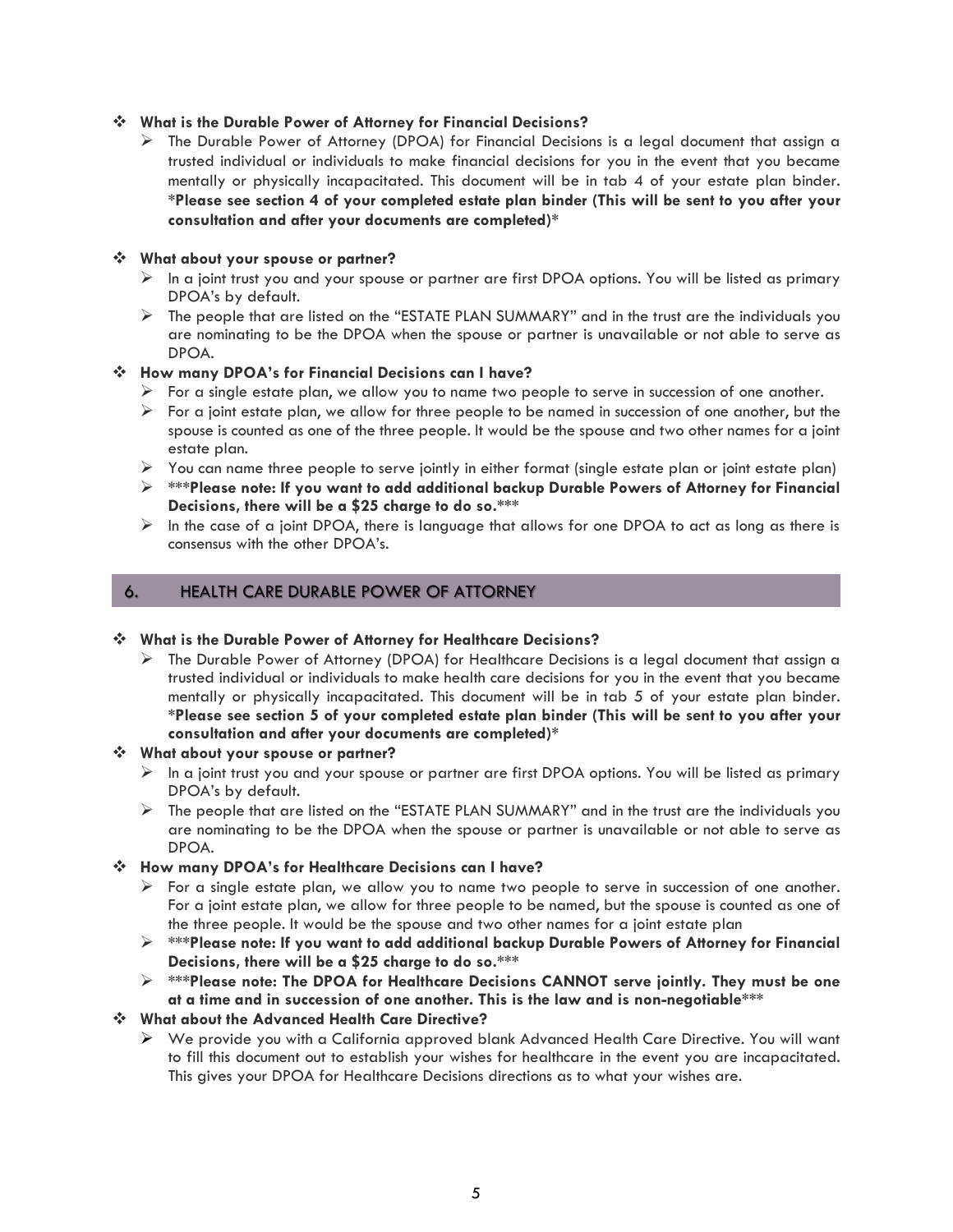➢ The law firm **DOES NOT** need your selections from you in regard to the Advanced Healthcare Directive.

# 7. POUR-OVER WILL

#### ❖ **What is the Pour-Over Will?**

- $\triangleright$  The goal of your estate planning is to avoid having your assets be subject to probate. The Revocable Living Trust is the legal document that will make that possible. The Pour-Over Will documents can be found in tab 6 of your estate plan binder. **\*Please see section 6 of your completed estate plan binder (This will be sent to you after your consultation and after your documents are completed)\***
- ➢ The Pour-Over Will serves as a safety net for you in the event that you have an asset that is forced into being probated. It will direct the asset back to the trust after probate closes to be distributed according to your distribution schedule.
- $\triangleright$  The Pour-Over Will is not the same as the trust. Anytime a Will is involved with your estate being distributed, then probate is involved. **\*\*\*Please note: The goal is to NOT have to use the Pour-Over Will. The trust addresses all of the estate distribution as long as the information provided to the law firm is accurate.\*\*\***

# 8. PROPERTY DEEDS AND TIMESHARE DEEDS

#### ❖ **What deed documents does the law firm prepare?**

- $\triangleright$  In order to transfer your real property (real estate) to the trust, a deed must be recorded with the respective county that the property is located. The preparation of the first deed is included with the program. **\*\*\*Please note: Additional Quitclaim Deed or Timeshare deeds will cost \$100 per deed.\*\*\***
- ➢ We utilize Quitclaim Deeds to transfer the property to the trust. **\*\*\*Please note: We are not a title company. We do not research chain of title or specific ownership of the property. You are responsible for identifying who owns the property and what share of the property you own.\*\*\***
- $\triangleright$  If you are providing the copy of the deed, it must be a Grant Deed or a Quitclaim Deed. Deeds of Trust typically do not contain the information needed to prepare a new deed. You can either mail a copy, fax a copy (fax # 888-711-9861), or email them [\(beneficiallegal@gmail.com\)](mailto:beneficiallegal@gmail.com). This applies to any additional supporting documents that you are requested to provide.

#### ❖ **What is the Preliminary Change of Ownership Report for?**

- $\triangleright$  This is a form that is required to be filed in most counties in California with the deed. We provide it as a courtesy. Its main purpose is to let the county know that the recording of the deed is an exempt transaction, no reassessment to raise your taxes. We fill in the basic information, which is usually sufficient for the county after you sign it. **\*\*\*Please note: if the county requires additional information, you will have to fill the form with the requested information. You are responsible for the accuracy of the document being recorded.\*\*\***
- ➢ The Preliminary Change of Ownership Report is only applicable to California properties. If you are having us prepare an out of state deed, there will not be a Preliminary Change of Ownership Report with it.

#### ❖ **How do I go about recording my deeds?**

- $\triangleright$  In your estate plan binder in tab 7, there are specific instructions as to the ways you can record your deed. There are instructions for recording the deeds yourself or having the law firm do it for you.
- $\triangleright$  You have only paid for the preparation of the deed documents to this point. The county recording fee is your responsibility. If you pay for the law firm to record the deeds, then the recording fees will be included in that cost. **\*Please see section 7 of your completed estate plan binder (This will be sent to you after your consultation and after your documents are completed)\***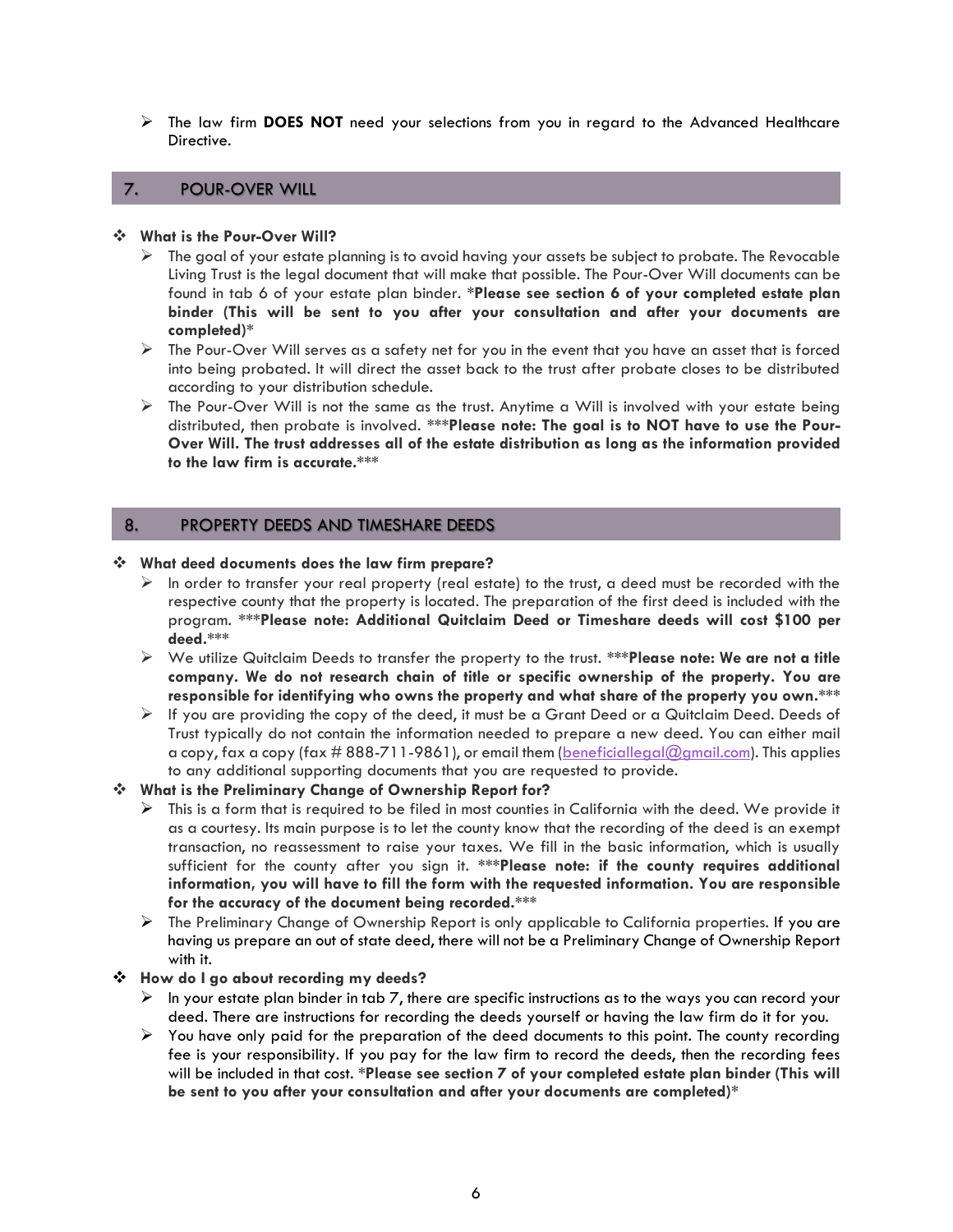#### ❖ **Which out of state deeds do you prepare?**

 $\triangleright$  We will prepare deeds for any state in the United States. We do require for you to provide copies of the current property deeds if it is a Hawaii based property. We cannot obtain a Hawaii deed for you.

#### ❖ **What about the timeshare you own?**

➢ Timeshares are handled just like any other property. You will need to provide the deed from Timeshare to the law firm. We do not have anyway to obtain them for you. You may need to contact the Timeshare company to obtain the deed to provide the law firm.

#### ❖ **What if there is a deceased spouse on the current deed?**

➢ In order to remove a deceased spouse from a current deed, there will need to be an "**AFFIDAVIT OF DEATH"** prepared and recorded with the county. We charge **\$100** to prepare this document, and like the deed, you are responsible for the county's recording fees. You will have to provide the law firm with a copy of the deceased spouse's or partner's death certificate.

#### 9. DISTRIBUTION OF PERSONAL PROPERTY

#### ❖ **How do I allocate Personal Property to specific people?**

- $\triangleright$  There is a form called a "Directive to the Successor Trustee" in tab 7 of your estate plan binder. This is the form to indicate your wishes for the distribution of your personal property. You will fill out a form for each person receiving the personal possessions. It is advisable to make copies of the form if you have allocations for more than two individuals. **\*Please see section 7 of your completed estate plan binder (This will be sent to you after your consultation and after your documents are completed)\***
- ➢ The "Directive to the Successor Trustee" can also be used to inform your Successor Trustee of assets held outside of the trust. The document is for the Successor Trustee's reference. The document can be updated at any time and does not require a witness. There is no need to get this document notarized. **\*Please see section 7 of your completed estate plan binder (This will be sent to you after your consultation and after your documents are completed)\***

#### 10. ASSETS THAT WILL FUND THE TRUST

#### ❖ **What does "Funding the Trust" mean?**

 $\triangleright$  After you notarize your trust, it becomes a legal entity. In order for the trust to protect your assets from being probated, the trust must own the asset. By "Funding the Trust" with an asset, you are transferring ownership of that asset to the notarized trust which is now a legal entity.

#### ❖ **What assets get funded to the trust then?**

- ➢ **Real Estate**
	- Your real estate property is the primary asset that will fund your trust with. The law firm will prepare the Quitclaim Deed to be notarized and recorded with the county. **\*Please see section 7 of your completed estate plan binder (This will be sent to you after your consultation and after your documents are completed) for instructions\***

#### ➢ **Bank Accounts (checking and savings)**

- You may want to have your bank accounts titled in the name of the trust to establish ownership of the account by the trust. You will take the **notarized** Certificate of Trust to your bank or credit union to have them take care of putting the accounts in the name of the trust. **\*\*\*Please note: this can only be done after the estate plan is notarized\*\*\***
- Your financial institution may allow you to name a beneficiary through them. If that is the case, by naming a beneficiary, the account will not pass through probate. You may name the trust as the beneficiary to have the accounts distributed according to your distribution schedule.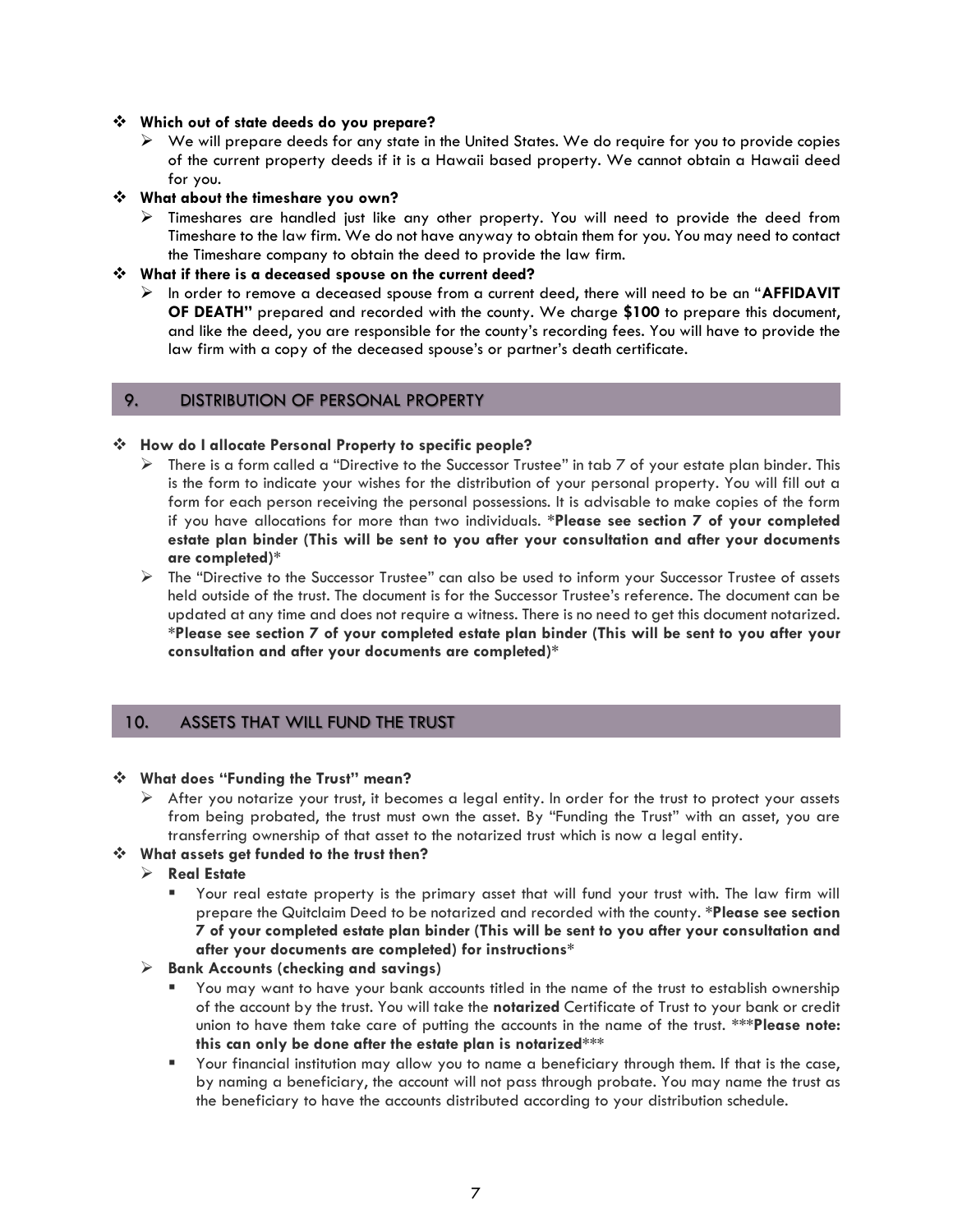#### ➢ **401K's, IRA's, 457 Plans, Other Investment Accounts**.

■ You cannot place these accounts in your trust as they must be held by a custodian. However, just as the same as bank accounts, you can name beneficiaries through the account's provider. This will also ensure that the assets in the accounts do not have to be probated. Like bank accounts, you can name the trust as the beneficiary to have the accounts distributed according to your distribution schedule.

## ➢ **Vehicles**

In general, it is not recommended that you transfer your vehicle into your trust. California actually has a simplified transfer of death provision for motor vehicles. See https://www.dmv.ca.gov/portal/dmv/?1dmy&urile=wcm:path:/dmv\_content\_en/dmv/vr/chec klists/probate

## ❖ **Where do you list the assets that the trust owns?**

 $\triangleright$  Any asset that the trust specifically owns and has been titled to the name of the trust will be listed on **SCHEDULE "A"** in tab 2 of your estate plan binder. **\*Please see section 2 of your completed estate plan binder (This will be sent to you after your consultation and after your documents are completed)\***

# **THE "SCHEDULE "A DOCUMENT INFORMATION" is a document that can updated at any time. The schedule at any time. The schedule at any time. The schedule at any time. The schedule at any time. The schedule at any time of the**

#### ❖ **How do you schedule the notary appointment?**

 $\triangleright$  When your estate plan is printed and shipped, NAFS will be contacting you to schedule the notary appointment. If you have not received a call from NAFS to schedule the notary appointment, feel free to reach out to them at 1-800-900-4403 or 1-800-909-4591.

## ❖ **What will I need for the Notary Appointment?**

➢ You will need a valid ID, current, not expired (Driver's License, State ID, or Passport). You will also need to have one witness available at the same time the notary is there. This person may not be related to you by blood or marriage and must be over 18 years of age. You will also need to make sure the signature lines match the ID, otherwise the Notary may not agree to witness the signature. You will also need to make sure that all your documents are accurate, and in order, including the deeds. Make sure you call us before you schedule the notary appointment, so that we can address any issues. If the notary has to come back for ANY reason, there will be a \$40 fee.

#### ❖ **What if I have difficulty finding a witness?**

 $\triangleright$  The nice thing about this program is that the Notary will meet you wherever you wish. It does not have to be in your home. Because of this, you can meet at a friend's house or neighbors. You can go to a senior center, your workplace, even a friend or neighbor of your children. Some banks are willing to offer some assistance.

#### ❖ **Will the Notary answer any legal questions, or questions about my documents?**

 $\triangleright$  No, the notary is not an attorney, or will only be there for a 30-minute period. If you have questions, make sure you call or email our offices prior to the Notary appointment. There will be an additional charge if the Notary has to come back for any reason.

# 12. BUSINESS OWNERSHIP

#### ❖ **What if I own a small business?**

#### ➢ **Sole Proprietorship**

▪ If you (or you and your spouse) operate your business as a sole proprietorship, with all business assets held in your own name, you can simply transfer your business property to your living trust as you would any other property. You can also transfer the business's name itself: that transfers the customer goodwill associated with it. You will have to contact the county directly to do so.

#### ➢ **Partnership**